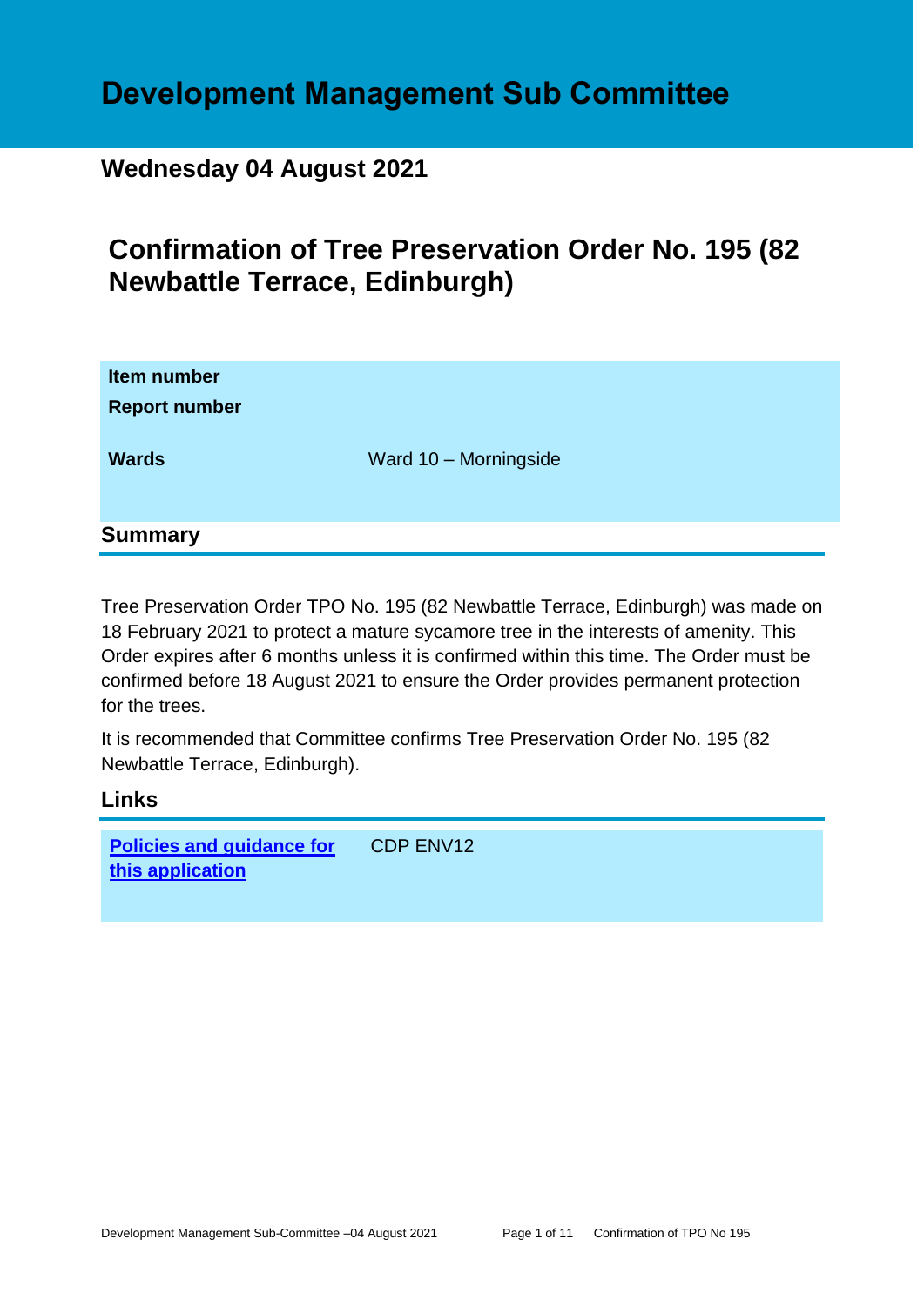# **Report**

# **Confirmation of Tree Preservation Order No. 195 (82 Newbattle Terrace, Edinburgh)**

# **Recommendations**

**1.1** It is recommended that Committee confirms the Order.

# **Background**

## **2.1 Site description**

The site consists of the garden ground and large detached residential property (approx. 0.11 ha), which contain several individual, mature trees to the west and east of the property. The tree in question, a mature open grown sycamore is located in the north west part of the site towards the corner on Newbattle Terrace and Eden Lane. This site is within the Grange Conservation Area.

Photographs of the tree taken from Google Street View are provided in Appendix 3.

## **2.2 Site History**

6 June 2006 - planning application (reference 06/01825/FUL) for an extension to the existing house was withdrawn after the advice was given that the application would be refused.

24 February 2020 – preapplication consultation for the subdivision to accommodate a new dwelling (reference 20/00907/PREAPPP).

17 August 2020 – Notice of intent received to fell the sycamore tree to accommodate the extension of the property (reference 20/02366/TCO). Withdrawn after applicant was advised the felling of the tree should be dealt with as part of any planning application for the development.

11 January 2021 – Notice of intent received to fell the sycamore tree (reference 21/00088/TCO) due to negative impact on amenity of the occupier.

18 January 2021 – TPO No.195 made due to concern that, without a TPO being made, the tree could be felled upon the expiry of the statutory 6 weeks-notice (reference 21/00088/TCO) for tree work in conservation areas.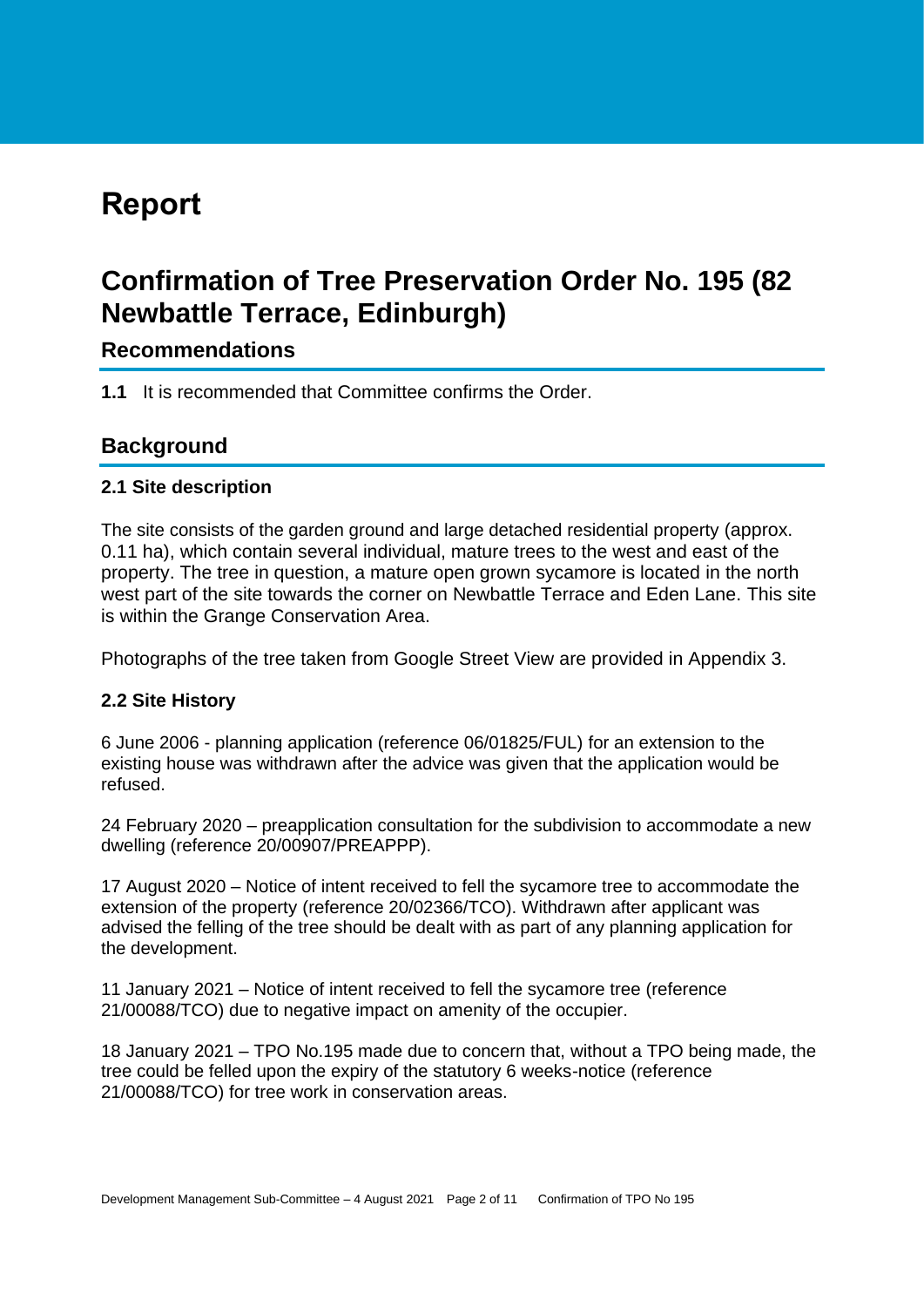## **Main report**

#### **3.1 Description of The Proposal**

This report deals with the confirmation of Tree Preservation Order TPO No.195. (82 Newbattle Terrace, Edinburgh).

A request for pre-application advice (20/00907/PREAPP) in respect of a proposed new building was received in 2020. Advice was given that the proposed development would lead to the loss of a large sycamore tree (which is the subject of this report) and perhaps others and unless it was shown that the trees were not worthy of retention, the proposals would not be supported.

There have since been two notifications of intent to fell the sycamore tree. The first (reference 20/02366/TCO) was on the grounds that the tree was in the way of a proposed building extension. The notice was withdrawn after the applicant was advised that the felling of the tree should be dealt with as part of a planning application for the development.

A second notification (reference 21/00088/TCO) of intent to fell the tree was received. The reason given was that the tree was having a negative impact on the amenity of the owner. The notice would have allowed the tree to be felled on the expiry of 6 weeks from the date of the notice. The tree was considered to be a prominent specimen contributing significantly to amenity. The effect on the amenity of the owner was not considered to outweigh the amenity provided by the tree. The applicant's agent was advised that the proposal would result in a Tree Preservation Order being made and was offered the opportunity to withdraw the notification as an alternative to making the Order. This was declined.

The Tree Preservation Order was made under delegated powers on 18 January 2021 to provide protection for the sycamore tree, a mature open grown specimen which is very prominent and considered to contribute significantly to the attractiveness and character of the locality. A Tree Preservation Order allows the Council to prevent tree removal where it would harm amenity and allow it to impose conditions on any consent for tree work including replacement planting.

## **3.2 Determining Issues**

Section 160 of the Town and Country Planning (Scotland) Act 1997 states that a planning authority may make an order specifying any trees, groups of trees or woodlands in their district and providing for their preservation if it is a) expedient in the interests of amenity to make that provision, or b) that the trees, groups of trees or woodlands are of cultural or historical significance.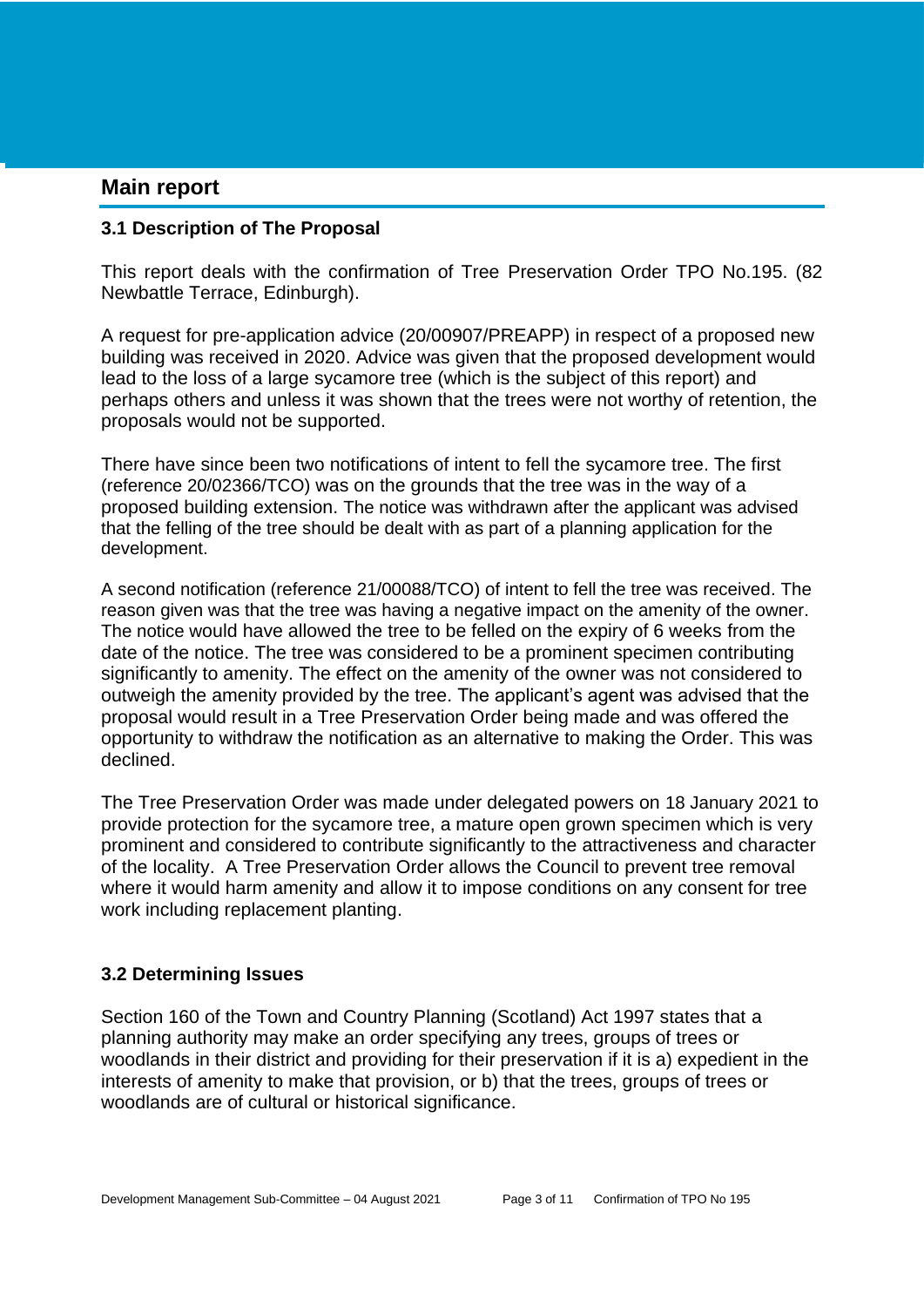The planning authority must consider any representations made in accordance with the Tree Preservation Order and Trees in Conservation Regulations before the tree preservation order is confirmed.

## **3.3 Assessment**

To address these determining issues, the Committee needs to consider whether:

- a) the making of the Order is expedient in the interests of amenity or whether the trees, groups of trees or woodlands are of cultural or historical significance;
- b) the proposal complies with the development plan;
- c) equality and human rights issues have been addressed; and
- d) any representations received require the Order to be abandoned, or confirmed with modifications.

#### a) Amenity and Expediency

The tree in question is of amenity value due to its prominence in the locality and its open grown form. The tree appears in reasonable health and condition with considerable future life expectancy and likely to be an attractive, enduring feature in the locality.

The expediency in making the Order relates to the receipt of a notice of intent to fell the tree which would allow the proposed work to be carried out after the expiry of 6 weeks. After consideration of the notice, there was not considered to be any grounds that would outweigh the amenity value of the tree and justify its felling. The only mechanism a planning authority has to provide long term protection to trees is through the use of a Tree Preservation Order. If the Order is not confirmed the tree can be felled after the expiry of six months from the making of the Order.

The making of the Tree Preservation Order was therefore expedient in the interests of amenity.

The tree is not considered to be cultural or historic significance.

#### b) Development Plan

Policy 'ENV 12' of the Edinburgh Local Development Plan 2016 states that where necessary to protect trees, the Council will use its powers to make and enforce Tree Preservation Orders.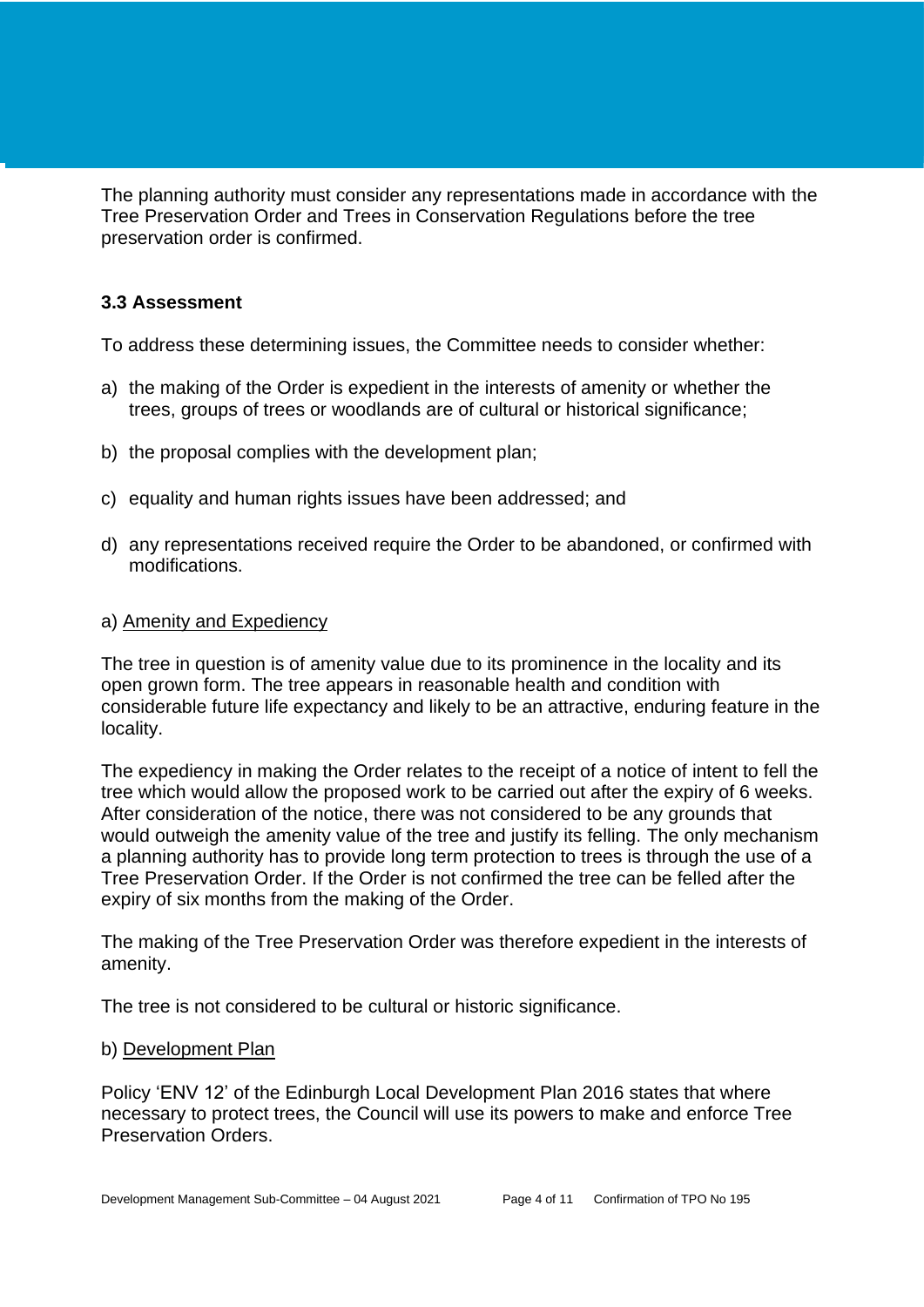In view of the amenity provided by the tree, the proposal complies with the development plan.

#### c) Equalities and Human Rights

The proposals raise no equalities or human rights concerns.

The statutory requirement on planning authorities is to make Orders where this is in the interests of amenity. Amenity in this context is interpreted as extending beyond the amenity of an individual party and being of wider public benefit. An Order allows any person to apply for permission to carry out tree pruning, felling etc at any time; at that time the individual circumstances of the case must be assessed and a decision on tree work proposals reached. There is a right of appeal against the decision of a planning authority.

#### d) Representations

The Planning Authority is required to consider any objection or representation made within 28 days of making and advertising a Tree Preservation Order. The making of the TPO was advertised in the normal manner. One representation was timeously received and this was from the owner's agent objecting to the Order on the grounds that

- the tree is not special in terms of its species or prominence as it is obscured by a high wall and other features including the flats at Eden Terrace,
- that the removal of the tree would enhance the residential amenity of both the owner's garden ground by removing a cause of shading and sticky sap fall and bird droppings onto a patio and cars. It would also remove shading of and blocked views from the adjacent flats at Eden Terrace.

The issues raised in the objection have been considered. It is not the case that a tree has to be special to warrant the making of a TPO, simply that making an Order must be expedient in the interests of amenity or that a tree have cultural of historic value. The tree in question is an open grown tree so has had an opportunity to develop a full balanced crown. It is also situated in a prominent location where it can readily be readily seen from the public realm. The tree is valuable as part of the collective contribution trees make to the character and amenity of the locality but also as an individual open grown specimen.

While it is acknowledged that large trees cause shade and debris falling from trees and along with bird dropping can cause a nuisance to residents, these are not normally reasons to justify the felling of trees which contribute to wider amenity. The objection in respect of the disputed visual prominence of the tree has also been considered but the premise that the tree is obscured by high walls and building and that the majority of passers-by would be unaware of this tree unless looking up, is not considered a reasonable assessment of the value of the tree. Pictures of the tree can be seen at Appendix 3.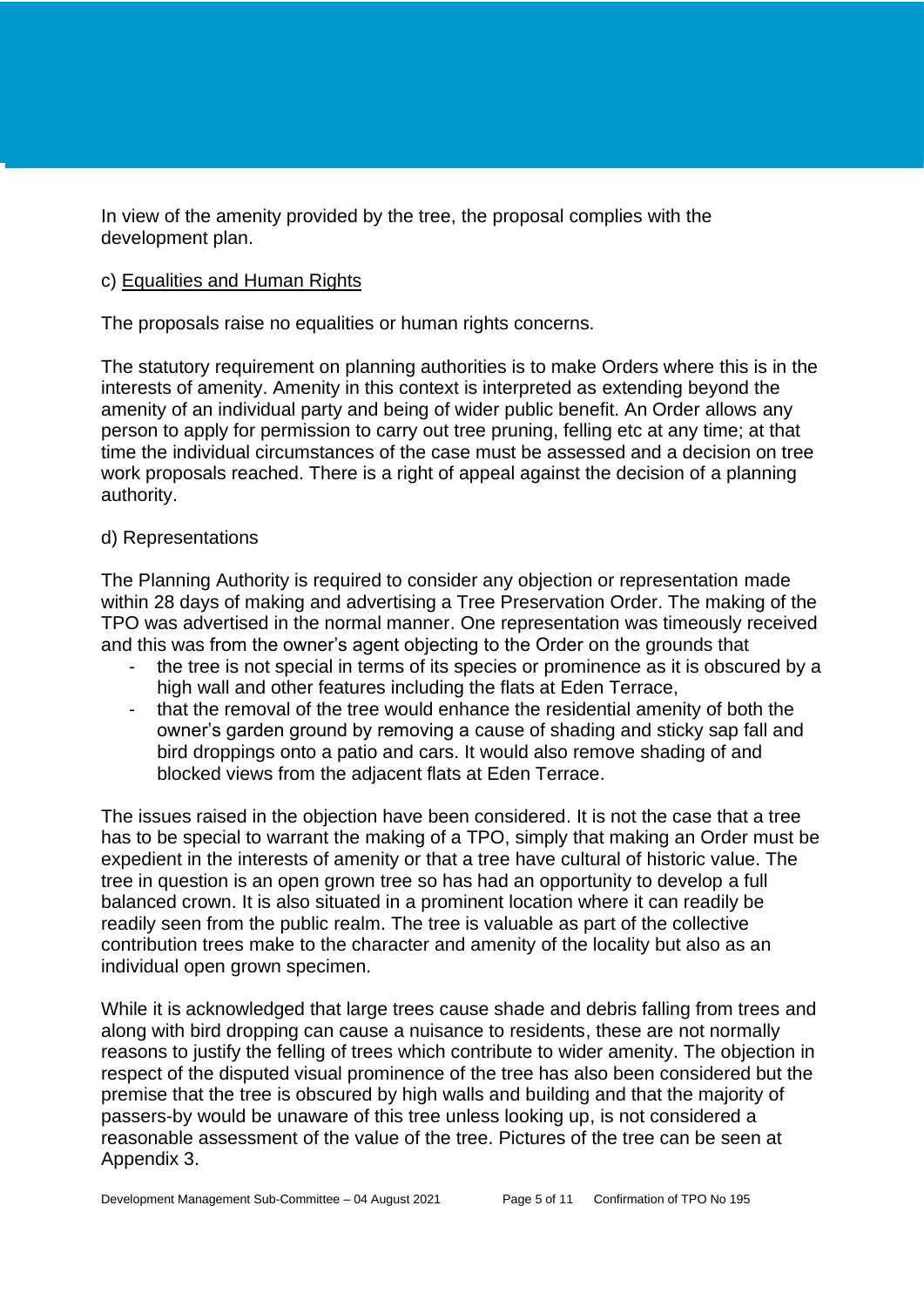#### **Conclusion**

The sycamore tree in question is of significant amenity value and contributes to the attractiveness and character of the area. The making of the Tree Preservation Order was expedient as otherwise the tree could have been felled after 6 weeks. The confirmation of the Order is necessary to prevent the felling of the tree. There are no grounds presented which would outweigh providing protection under a Tree Preservation Order to the tree,

It is recommended that the Tree Preservation Order be confirmed.

The Tree Preservation Order map and Schedule are enclosed at Appendices 1 and 2.

# **Financial impact**

## **4.1 The financial impact has been assessed as follows:**

Costs are accommodated through existing budgets.

# **Risk, Policy, compliance and governance impact**

**5.1** Provided Tree Preservation Orders are confirmed in accordance with statutory legislation, the level of risk is low.

# **Equalities impact**

## **6.1 The equalities impact has been assessed as follows:**

The application has been assessed and has no impact in terms of equalities or human rights.

# **Sustainability impact**

#### **7.1 The sustainability impact has been assessed as follows:**

This application is not subject to the sustainability requirements of the Edinburgh Design Guidance.

## **Consultation and engagement**

## **8.1 Pre-Application Process**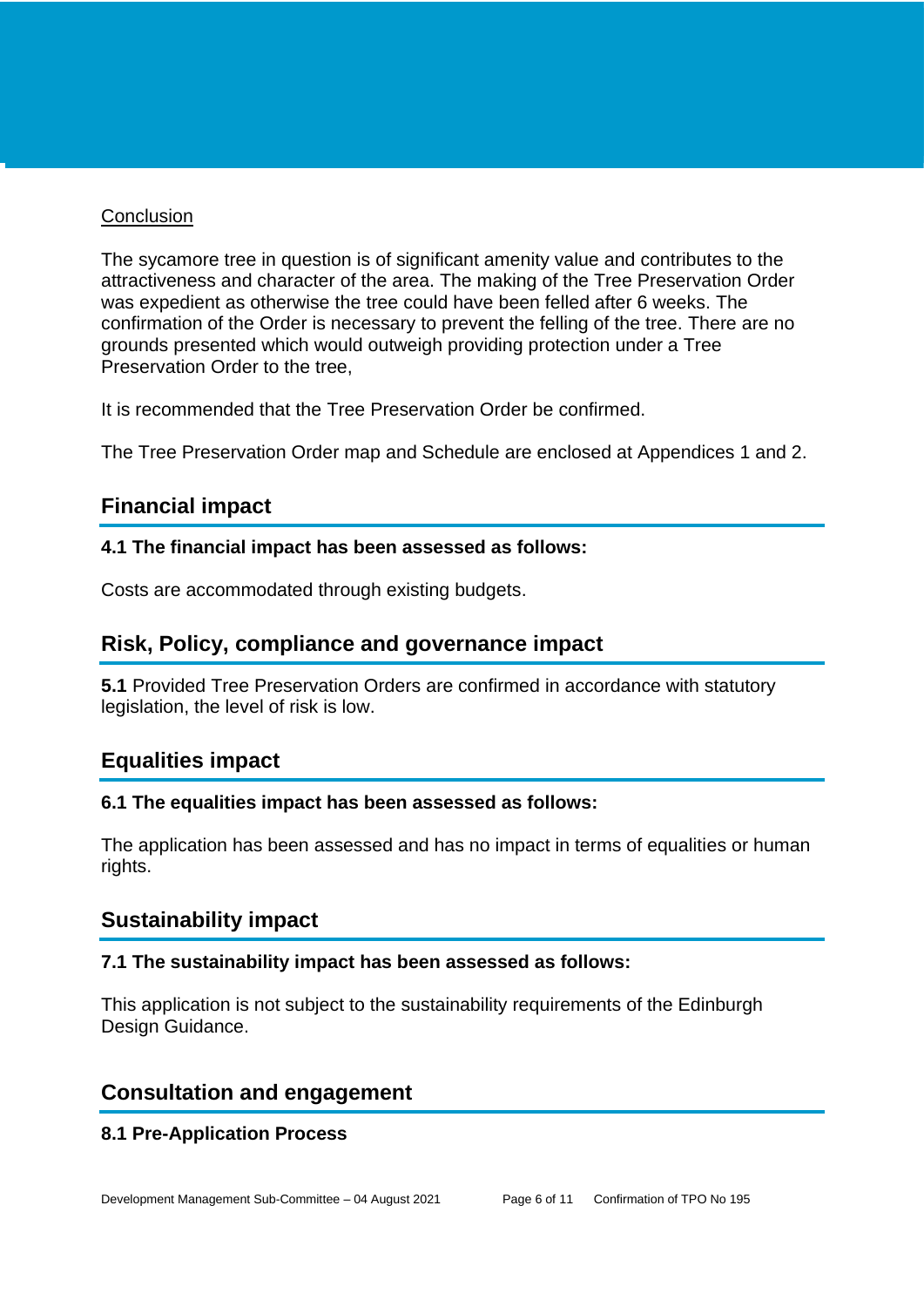Not applicable.

#### **8.2 Publicity summary of representations and Community Council comments**

The Order was advertised in accordance with regulatory requirements. Copies were not displayed in the local library and at the Planning and Building Standards reception in Waverley Court due to COVID restrictions but electronic copies could be requested by email.

# **Background reading/external references**

- [Planning guidelines](http://www.edinburgh.gov.uk/planningguidelines)
- [Edinburgh Local Development Plan](http://www.edinburgh.gov.uk/localdevelopmentplan)
- **[Scottish Planning Policy](http://www.scotland.gov.uk/Topics/Built-Environment/planning/Policy)**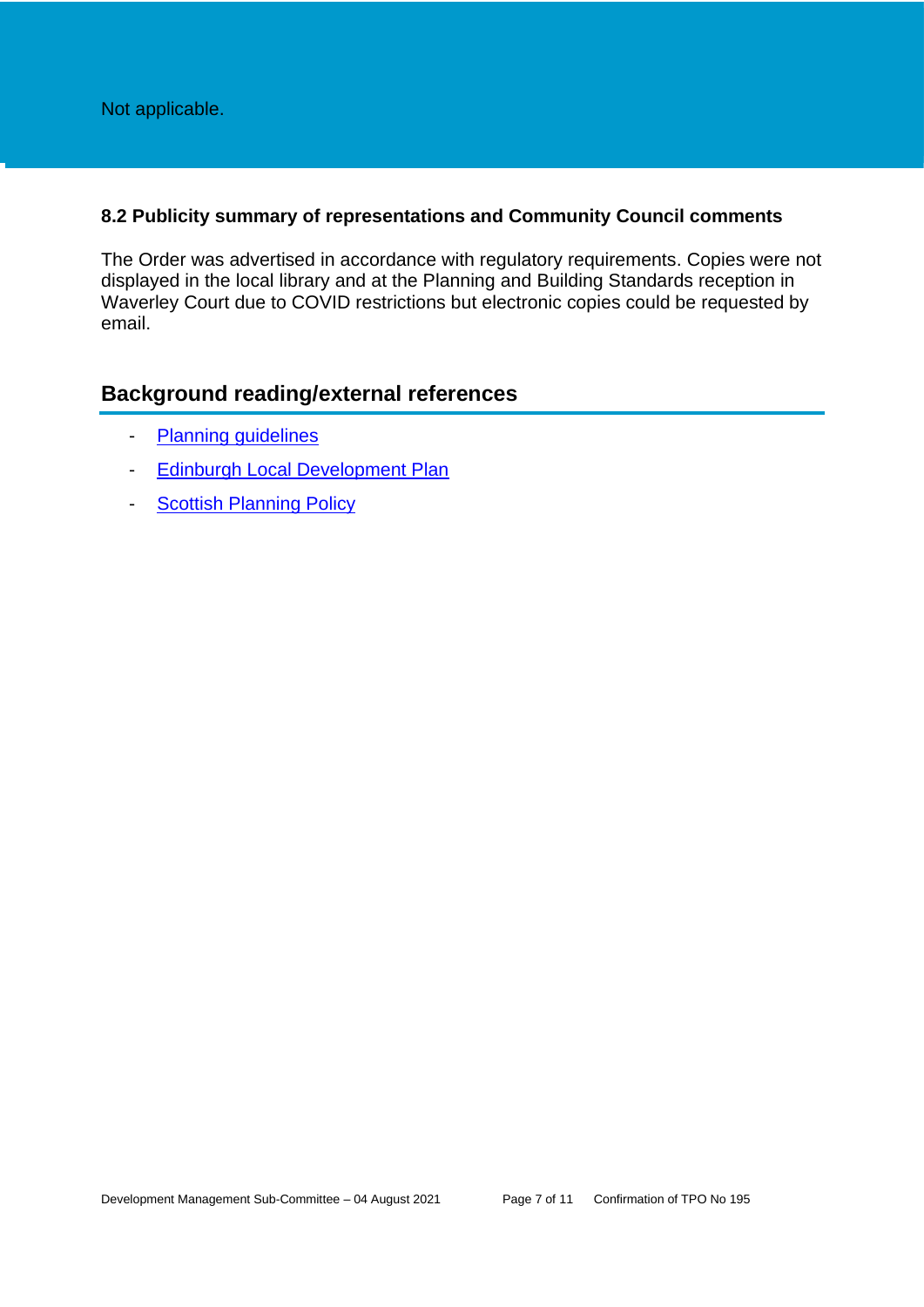| <b>Statutory Development</b><br><b>Plan Provision</b> | Where necessary to protect trees, the Council will use<br>its powers to make and enforce Tree Preservation<br>Orders (ENV12). |
|-------------------------------------------------------|-------------------------------------------------------------------------------------------------------------------------------|
| Date registered                                       | N/A                                                                                                                           |
| <b>Drawing numbers/Scheme</b>                         | N/A                                                                                                                           |
|                                                       |                                                                                                                               |

#### **David Givan**

Chief Planning Officer PLACE City of Edinburgh Council

Contact: Steve Milne E-mail: Tel: [steven.milne@edinburgh.gov.uk](mailto:steven.milne@edinburgh.gov.uk) :

# **Links - Policies**

#### **Relevant Policies:**

#### **Local Development Plan**

## **LDP Policy ENV12 (Trees)**

Development will not be permitted if likely to have a damaging impact on a tree protected by a Tree Preservation Order or other tree worthy of retention unless necessary for good arboricultural reasons. Where such permission is granted, replacement planting of appropriate species and numbers will be required to offset the loss to amenity.

This policy recognises the important contribution made by trees to character, biodiversity, amenity and green networks. In assessing proposals affecting trees, the Council will consider their value, taking into account status such as Tree Preservation Order, heritage tree, Ancient Woodland and Millennium Woodland, and information from tree surveys.

Where necessary to protect trees, the Council will use its powers to make and enforce Tree Preservation Orders.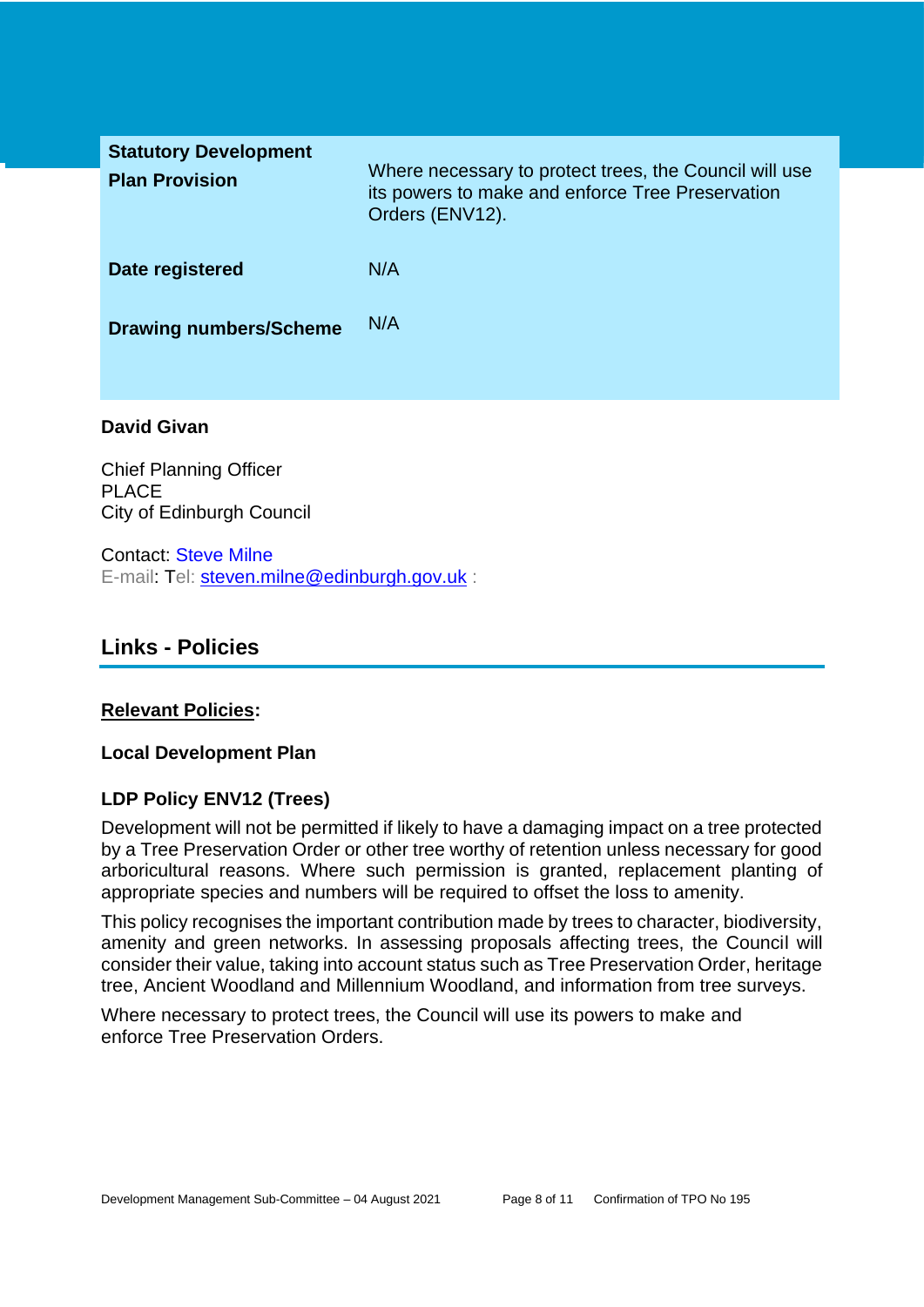# **Appendix 1**

# **Tree Preservation Order Map**

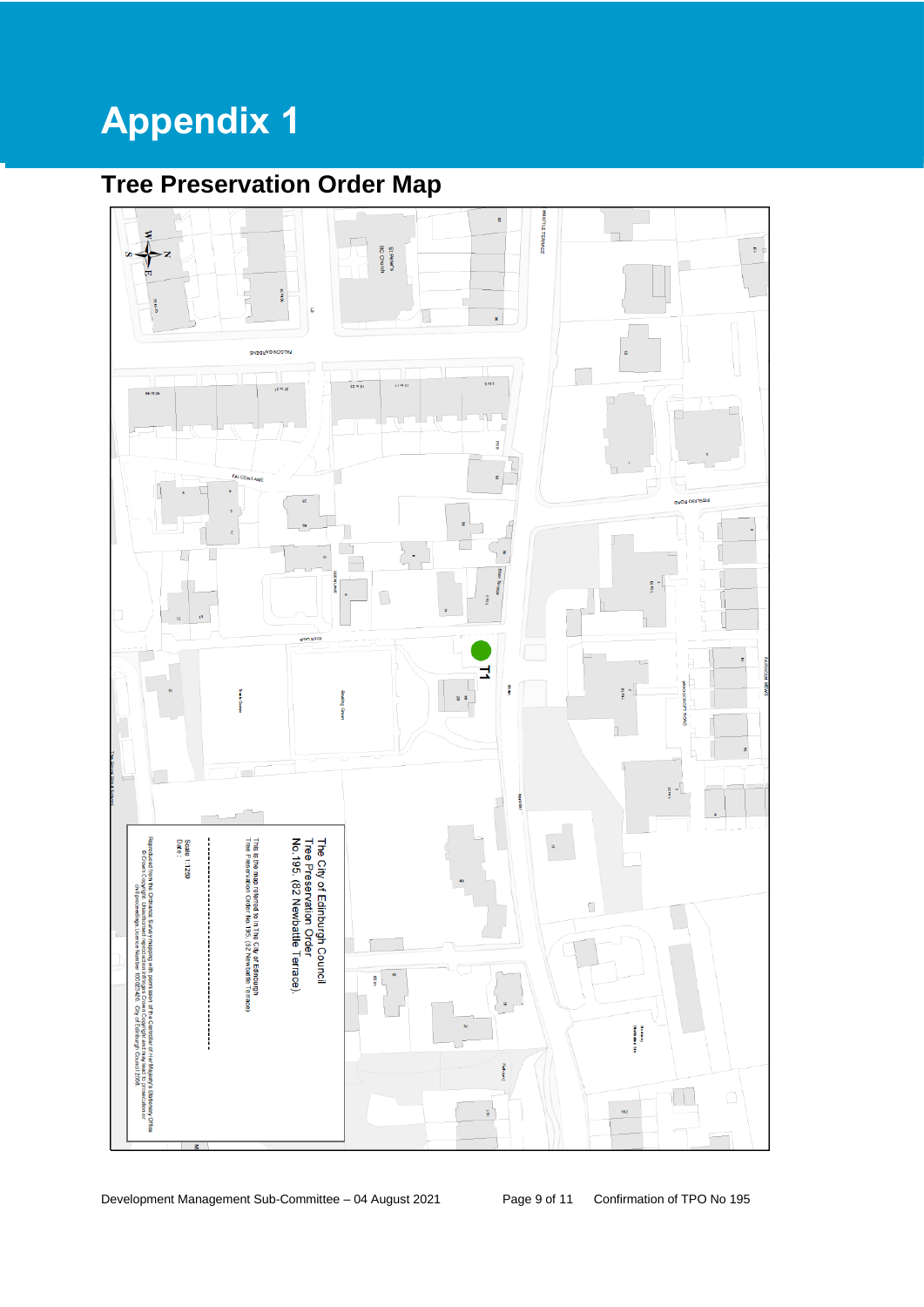# **Appendix 2**

# **Tree Schedule**

|                                                                       | <b>Trees Specified Individually</b>                                          |                  |
|-----------------------------------------------------------------------|------------------------------------------------------------------------------|------------------|
|                                                                       | (marked in green on the maps)                                                |                  |
| No.<br>on<br>Map                                                      | <b>Description</b>                                                           | <b>Situation</b> |
| T1                                                                    | Sycamore                                                                     |                  |
| map)                                                                  | Trees Specified by Reference to an<br>Area (within a solid black line on the |                  |
| No.<br>on<br>Map                                                      | <b>Description</b>                                                           | <b>Situation</b> |
|                                                                       | None                                                                         |                  |
|                                                                       |                                                                              |                  |
| <b>Groups of Trees</b><br>(within a broken black line on the<br>maps) |                                                                              |                  |
| No.<br>on<br><b>Map</b>                                               | <b>Description</b>                                                           | <b>Situation</b> |
|                                                                       | None                                                                         |                  |
|                                                                       |                                                                              |                  |
| Woodlands (Within a red line on the<br>maps)                          |                                                                              |                  |
| No.<br>on<br><b>Map</b>                                               | <b>Description</b>                                                           | <b>Situation</b> |
|                                                                       | None                                                                         |                  |